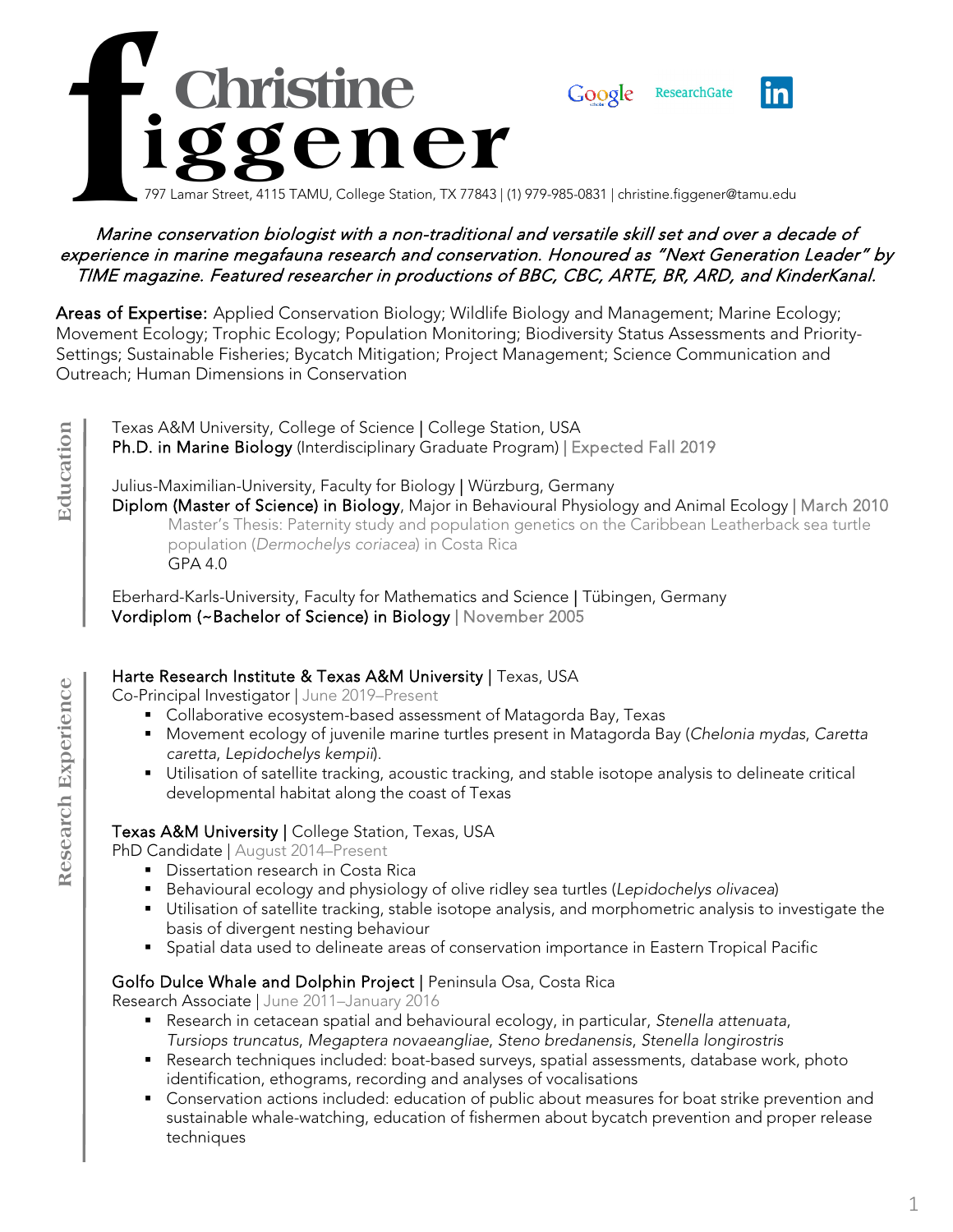# Leatherback and Pacific Green Sea Turtle Project Ostional | Ostional, Costa Rica

Field Director and Lead Biologist | October–February 2009/10, 2010/11, 2011/12, 2012/13

- Management of sea turtle conservation and monitoring project (including hatchery) and international research team
- **Implementation of environmental outreach programs in local schools and tourist hubs**
- **•** Collaboration with adjacent artisanal fishing community to mitigate bycatch and entanglements
- Data management and analysis, field logistics, and technical reports
- **Promotion of project, including creation and operation of website**
- **Fundraising and staff recruitment**
- Administration and management of associated volunteer program

# EarthWatch Leatherback Sea Turtle Project | Playa Grande, Costa Rica

Field Biologist | October 2009–February 2010

Field research and coordination of volunteers in sea turtle population monitoring project

# WIDECAST Sea Turtle Research & Conservation Project | Gandoca, Costa Rica

Field Coordinator and Lead Biologist | August–September 2009 | February–June 2010

- Management of sea turtle conservation and monitoring project (including hatchery) and international research team
- **Implementation of environmental outreach programs in local schools and tourist hubs**
- Collaboration with adjacent artisanal fishing communities mitigate bycatch and entanglements
- Data management and analysis, field logistics, and technical reports
- **Promotion of project, including creation and operation of website**
- **Fundraising and staff recruitment**
- Administration and management of associated volunteer program

# BIOZENTRUM Julius-Maximilians-University | Würzburg, Germany

Student Researcher | September 2008–May 2009

- **Laboratory work for Master's Thesis**
- Analysis of genetic samples for paternity assay

# WIDECAST Sea Turtle Research & Conservation Project | Gandoca, Costa Rica

Research Assistant | February–August 2008

- Collection of data and tissue samples for Master's Thesis
- Field research in sea turtle population monitoring project

# BIOZENTRUM Julius-Maximilians-University | Würzburg, Germany

Research Assistant | June–November 2007

- **Introduction to genetic analysis using PCR**
- Development of microsatellite markers for *Metrioptera bicolor*

# ANAI Sea Turtle Research & Conservation Project | Gandoca, Costa Rica

Research Assistant | February–June 2007

Field research in sea turtle population monitoring project

# Max-Planck-Institute for Developmental Biology | Tübingen, Germany

Research Assistant | April–July 2005

- Husbandry of experimental guppy stocks (*Poecilia reticulata*)
- Assistance with phylogenetic study of guppies from South America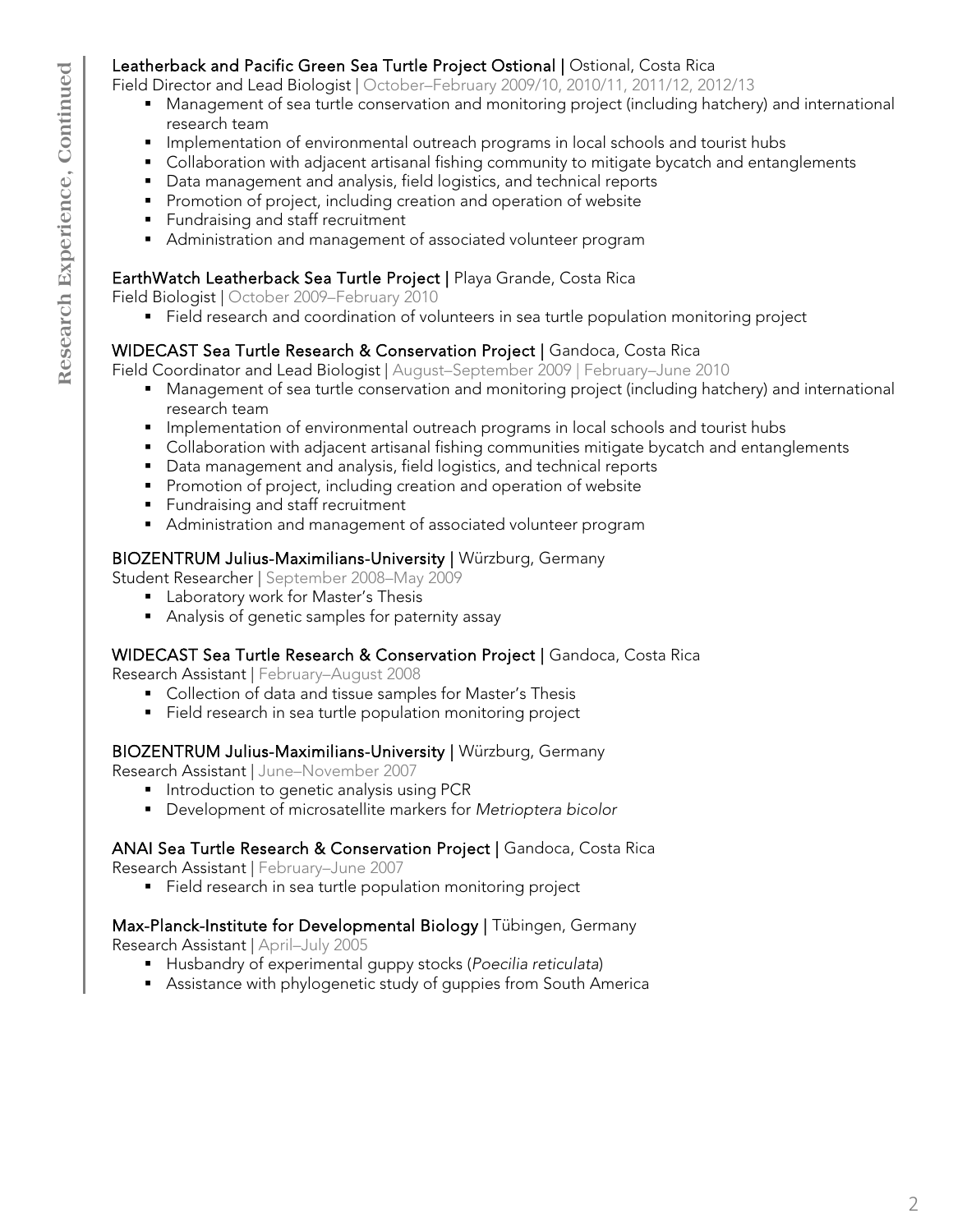### Texas Sea Grant | College Station, TX

Graduate Research Assistant | September 2018–Present

- Support of the communications department by creating content for social media posts
- **Support for research competitions**

### Costa Rican Alliance for Sea Turtle Conservation & Science (COASTS) | Costa Rica

Founder and Scientific Director | October 2014–Present

- Founder of non-governmental, not-for-profit organisation meant to empower the next generation of local scientists and conservationists in Costa Rica to take responsibility for the conservation of marine biodiversity
- **Emphasis is on the unification of efforts to conserve and research sea turtles in Costa Rica**

### CULTOURICA | Ciudad Colón, Costa Rica

Tour Guide | October 2013–December 2018

- Naturalist and tour guide for a German tour operator
- **Leading two-week tours through Costa Rica**

### Centro de Investigación de Cetáceos en Costa Rica (CEIC) | Costa Rica

Co-Founder and International Relations Representative | August 2012–January 2016

- Co-founder of CEIC, a non-governmental, not-for-profit organisation
- **Fundraising, promotion of project, outreach**

### Tropica Verde e.V. | Frankfurt, Germany

Consultant for Community-Based Sea Turtle Conservation | August 2010–Present

- Advisory role for the development of conservation management concepts for sea turtle projects funded by the German NGO Tropica Verde e.V.
- **Development of alternative tourism and sustainable living concept for a small Costa Rican** community adjacent to a major leatherback turtle nesting beach.

### Delphinarium Muenster | Allwetterzoo, Münster, Germany

Marine Mammal Husbandry and Training Intern | June 1998–August 2003

- Assistance in husbandry and training of bottle-nose dolphins, *sotalia* dolphins, and California sea lions
- **Involvement in physiology studies of dolphins and sea lions**
- **Participation in dolphin therapy**
- **Involvement in outreach campaigns by YAQU PACHA e.V.**

### Texas A&M University | College Station, USA

Graduate Teaching Assistant & Undergrad Mentor | August 2014–Present

- Teaching BIOL214 Genes, Ecology & Evolution | BIOL319 Human Anatomy & Physiology
- Mentoring undergraduate students during field research/ study abroad experience in Costa Rica

# International Student Volunteers, Inc. | Heredia, Costa Rica

Project Leader | May 2011–July 2014

**Example 1** Leading student groups on educational trips to conservation projects in Costa Rica and Panama

# Conservation Biology Field Course | Costa Rica

Founder and Instructor | April 2010–Present

 Organisation and instruction of annual accredited university course for science students from Germany, Austria, and Switzerland

# Clemmie Gill School for Science & Conservation (SCICON) | Tulare County, California, USA

Environmental Education Counsellor | May 2001

Counselling of primary school children in outdoor school

**Teaching Experience**

**Teaching Experience**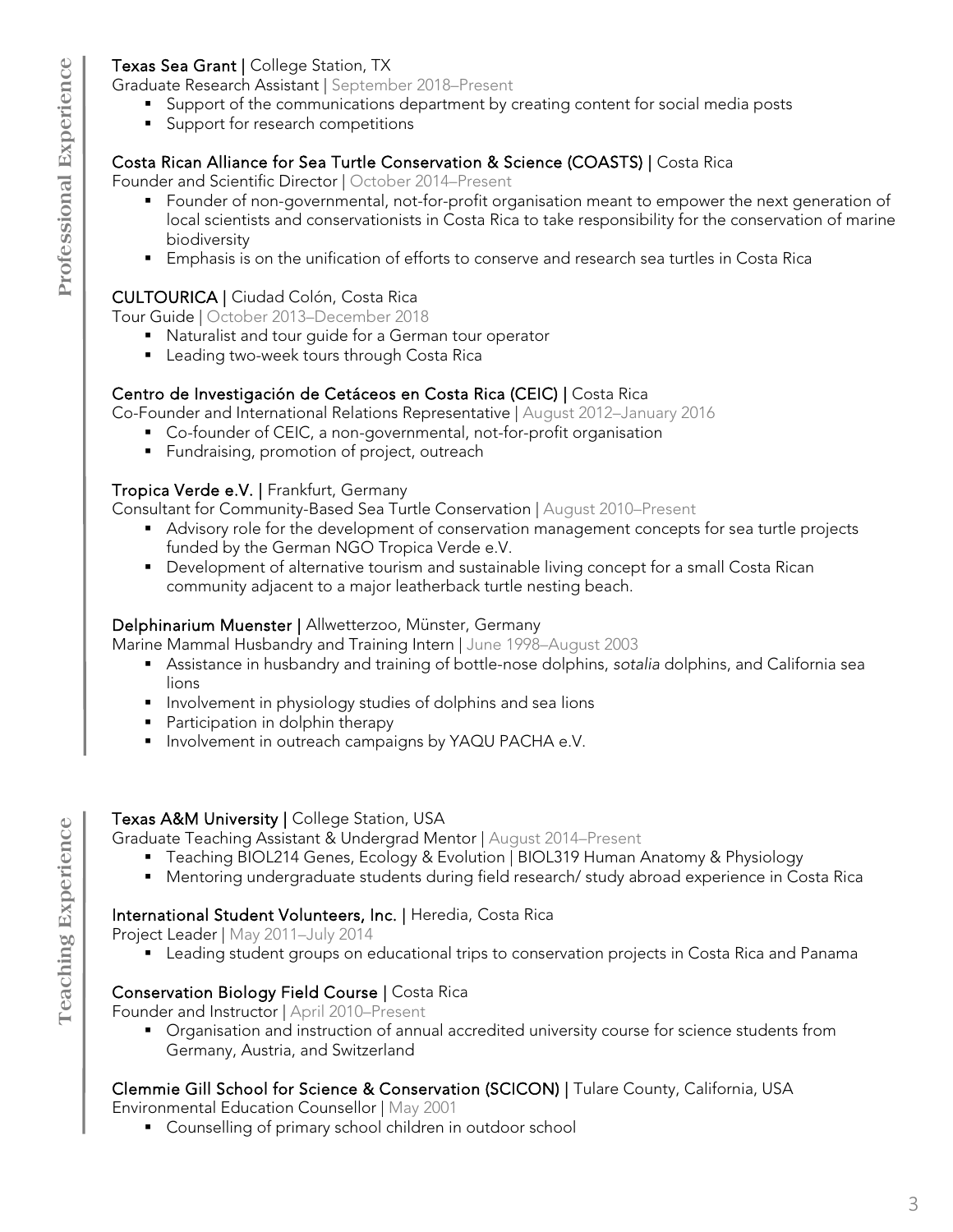- 2019 | Footprint, Ocean Hero Award
- 2019 | Texas Sea Grant, Inspire to Influence Award
- 2018 | Dallas Morning News, [Texan of the Year Finalist](https://www.dallasnews.com/opinion/commentary/2018/12/28/texan-year-finalist-christine-figgener-video-sea-turtle-launched-anti-straw-movement)
- 2018 | TIME Magazine, [Next Generation Leader](https://time.com/collection-post/5414033/christine-figgener-next-generation-leaders/)
- 2018 | Texas A&M University, College of Science, Dr. Joseph Newton Graduate Student Service Award
- 2017 | Telonics, Inc., In-Kind Donation of Satellite Tracking Equipment
- 2016 | American Museum of Natural History, Lerner-Gray-Fund for Marine Research
- 2016 | Texas A&M University Student Research Week, Winner "Best Graduate Student Poster"
- 2015, 2016 | Texas Sea Grant, Grant-in-Aid for Graduate Research
- 2015 | George Bush Presidential Library Foundation, Graduate Student Travel Award
- 2011, 2014, 2016, 2017, 2018 | International Sea Turtle Society (ISTS), Student Travel Award
- 2011| Leatherback Trust, Travel Grant
- 2009, 2016 | PADI Foundation, Research Grant
- 2008 | Oskar-Karl-Forster-Foundation, Award for Gifted Students
- 2008 | Deutscher Akademischer Austauschdienst (DAAD), Scholarship
- 2001 | Golden State Exam (GSE), Golden Merit Seal in Biology
- 2000 | Degussa Foundation, Scholarship
- 2000 | Youth for Understanding Foundation, Scholarship

Field Sampling & Monitoring Techniques: manual transmission and 4x4 vehicles; marine turtles: antipoaching patrols, bycatch mitigation and proper release techniques; morphometrical analysis, markrecapture (Inconel, Monel, AVID PIT), ultrasound imaging, tissue sampling, blood sampling, satellite tracking (ARGOS & IRIDIUM), VHF radio tracking, turtle rodeo; cetaceans: ethogram-based behavioural observations, photo ID, recording of vocalisations, bycatch mitigation and proper release techniques

Laboratory Techniques: DNA Extraction, PCR, Microsatellites, Stable Isotope Analysis, Lipid Extraction,

Analytical Programs: R, JMP, ArcGIS, SigmaPlot

Microsoft Suite: Word, PowerPoint, Excel, Outlook, Access Adobe Creative Suite: Photoshop, PremiumPro

Social Media: Facebook, YouTube, Twitter, Instagram, LinkedIn

Languages: German (native), English (fluent), Spanish (fluent)

Certificates: EU Driver's License (B) CMAS\*, SCUBA License CPR, First Aid, and Wilderness First Aid

Additional Skills: project management, volunteer coordination, public speaking, event planning, promotion, data management and analysis, grant writing, photography, marketing

Film Team Assistance: Facilitated the filming of sea turtles and other wildlife in Costa Rica. Acted as scientific advisor and expert, provided on-site field assistance, logistical support, and permitting assistance.

- 2018 | Double Act TV, Alastair Cook
- 2017 | Renegade Pictures, Jo Young
- 2013 | Storyline, Kjetil C. Astrup & Melanie Chamorel
- 2013 | Text & Bild, Ben Wolter & Marcella Müller
- Memberships American Society of Naturalists; American Society of Ichthyologists & Herpetologists; International Biologging Society; International Sea Turtle Society; Society for Conservation Biology; Sigma Xi; Society for Integrative and Comparative Biology The Animal Behavior Society; Ecological Society of America; National Geographic Society;

Reviewer for *Marine Biology*, *Journal of Experimental Marine Biology and Ecology*, *Herpetological Review* 

Judge/ Committee/ Technical Commission: Mini Grants For A Strawless Ocean (www.strawlessocean.org); Premios América Latino Verde (www.premioslatinoamericaverde.com);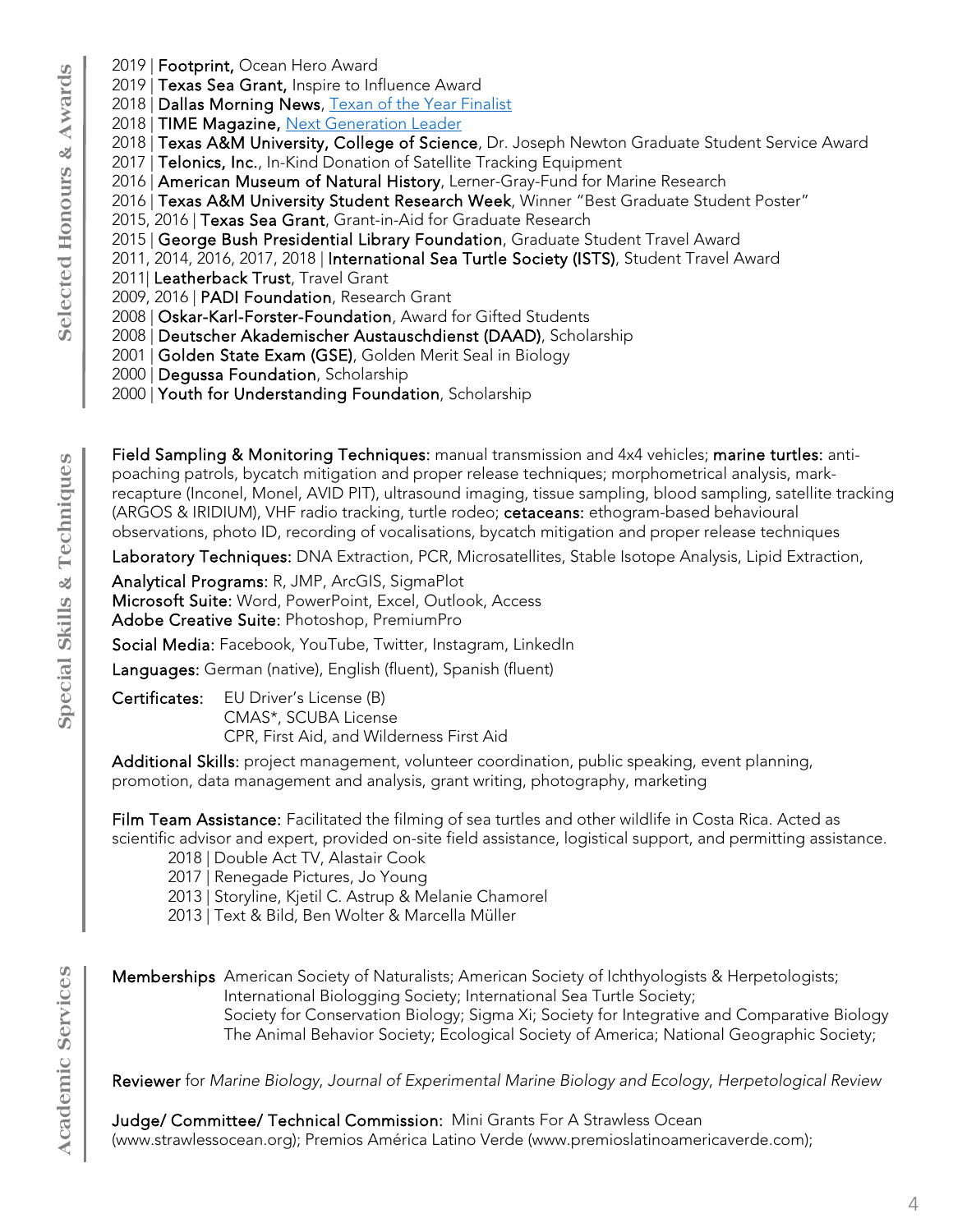#### OUTREACH AND ADVOCACY in the areas of marine (turtle) biology and conservation, ocean plastics, and sustainable fisheries (bycatch, ghost nets, and entanglement issues)

[Ending the Age of Plastic |](https://time.com/collection-post/5414033/christine-figgener-next-generation-leaders/) TIME (2018/10/10), [Interview](https://www.dallasnews.com/opinion/commentary/2018/07/19/video-sea-turtle-soured-americans-drinking-straws) | Dallas Morning News (2018/07/19)

Viral Videos: Sea Turtle with Straw up its Nostril (YouTube)\*

Sea Turtle Entangled in Ghost Net Rescued (YouTube)

\*International Popular Press Coverage *included: [National Geographic,](https://news.nationalgeographic.com/2015/08/150817-sea-turtles-olive-ridley-marine-debris-ocean-animals-science/) [HuffPost,](https://www.huffpost.com/entry/sea-turtle-straw-in-nose_n_55d2736ee4b0ab468d9e2cb9) [Washington Post,](https://www.washingtonpost.com/news/morning-mix/wp/2015/08/17/researchers-save-a-sea-turtle-from-a-plastic-straw-in-this-traumatic-video/) [The](https://www.independent.co.uk/news/science/sea-turtle-winces-in-pain-as-a-straw-is-removed-from-its-nose-in-video-10457154.html)  [Independent,](https://www.independent.co.uk/news/science/sea-turtle-winces-in-pain-as-a-straw-is-removed-from-its-nose-in-video-10457154.html) [The Telegraph,](https://www.telegraph.co.uk/news/2016/03/22/plastic-straw-removed-from-turtles-nose-by-marine-biologists-in/) [Daily Mail,](https://www.dailymail.co.uk/news/article-3197604/The-agony-caused-just-one-piece-plastic-thrown-sea-Turtle-writhes-pain-drinking-straw-pulled-nose-ocean-researchers.html) [Teen Vogue,](https://www.teenvogue.com/story/save-the-turtles) [Metro,](https://metro.co.uk/2015/08/14/video-of-sea-turtle-having-plastic-straw-removed-from-its-nose-makes-for-uncomfortable-viewing-5342751/) [Elite Readers,](https://www.elitereaders.com/turtle-suffer-stop-using-plastic-straws/) Tokyo Broadcasting System, [ABC7 News,](https://abc7news.com/science/viral-sea-turtle-video-fuels-campaign-against-plastic-straws/1942663/) CNN*

# Film and TV Appearances:

2019 | *The Nature of Things: [Turtle Beach](https://www.cbc.ca/natureofthings/episodes/turtle-beach)* (S58E17) (CBC production, featured researcher)

2018 | *La Vie Secrète d'un nid de tortues marines* (ARTE production, featured researcher)

2018 | [Nature's Turtle Nursery](https://www.youtube.com/watch?v=1WBfW_nnPFw) (BBC production, featured researcher)

2018 | *What is [the real impact of](http://stream.aljazeera.com/story/201807232338-0025683) the #strawban?* (ALJAZEERA -The Stream, 2018/07/23)

2017 | *STRAWS* ([www.strawsfilm.com](http://www.strawsfilm.com/), documentary film about single-use plastics)

2014 | *Paula und die wilden Tiere* (BR production)

- *- [Wie Schildkröten Eier legen](https://www.youtube.com/watch?v=IEkdpu49o4U&t=392s)* (E50)
- *-* [Fit wie ein Faultier](https://www.youtube.com/watch?v=gqoDh6XDHsg) (E51)
- *-* [Warum nickt der Leguan](https://www.youtube.com/watch?v=ah-LTrINvsI&t=15s)*?* (E52)

# Podcast/ Radio Appearances:

2019 | Speak Up For Blue, "[SUFB 806: Sea Turtle Week with Christine Figgener](https://podcasts.apple.com/ca/podcast/sufb-806-sea-turtle-week-with-christine-figgener/id1010962669?i=1000441414213)"

2019 | Infomaniacs (WTAW, 2019/04/22)

2019 | 1Live (WDR, 2019/04/12)

2019 | Let's Rethink Food – "[E7: Safeguarding Earth with Food](https://eatforum.org/learn-and-discover/e7-safeguarding-earth-with-food/)" (EAT-Lancet)

2018 | Science Vs. - ["Plastics: The](https://gimletmedia.com/shows/science-vs/94hwzr) Final Straw?" (Gimlet)

2018 | Higher Ed Social – ["Christine Figgener & the Sea Turtles"](https://highered.social/christine-figgener/) (ConnectEDU Network)

# Invited Speaker:

2019 | Ocean Heroes Bootcamp 2019

2019 | GeoX Summercamp

2019 | Texas A&M University, SPH, Panel: Effects of Plastic

2019 | College of Charleston, Marine Biology Seminar Series

2018 | Texas Master Naturalists, Annual Meeting

2018 | International Herpetology Symposium, Houston

2018 | STRAWS Screening, Ocean Film Festival, Washington DC

2018 | "Social for the Ocean", Smithsonian Museum, Washington DC

2018 | First Texas Plastic Pollution Symposium, Corpus Christi

2018 | Veterinarians without Borders TAMU

2018 | Society for Conservation Biology, TAMU Chapter

2017 | STRAWS Screening & Panel, EarthX Film Festival, Dallas

2016 | TAMU Zoo Club

Collaborative Advocacy: The Last Plastic Straw (Plastic Pollution Coalition), Strawless Ocean (Lonely Whale Foundation), Sin Pajilla Porfavor, Turtles against Plastic

Mentorship of Young Scientists and Ocean Advocates: Skype with a Scientist, Letters to a Pre-Scientist, #TAMUTurtles, Turtles against Plastic, Girl Scouts Bryan/College Station, Team for Lego Challenge

# Invited Contributor

*Nature—World View* "[What I learnt pulling a straw](https://www.nature.com/articles/d41586-018-07287-z) out of a turtle's nose" (2018; Nature 563: 157) *medium.com* ["Meet the Scientist behind](https://medium.com/lonely-whale/sometimes-i-get-overwhelmed-when-i-try-to-communicate-that-we-need-our-ocean-e6601b497705) the Viral Sea Turtle Video" (2017) *Blue Ocean Network* "The Sea Turtle Rangers", [Part 1](https://blueocean.net/sea-turtle-rangers-part-1/) & [Part 2](https://blueocean.net/sea-turtle-rangers-part-2/) (2017)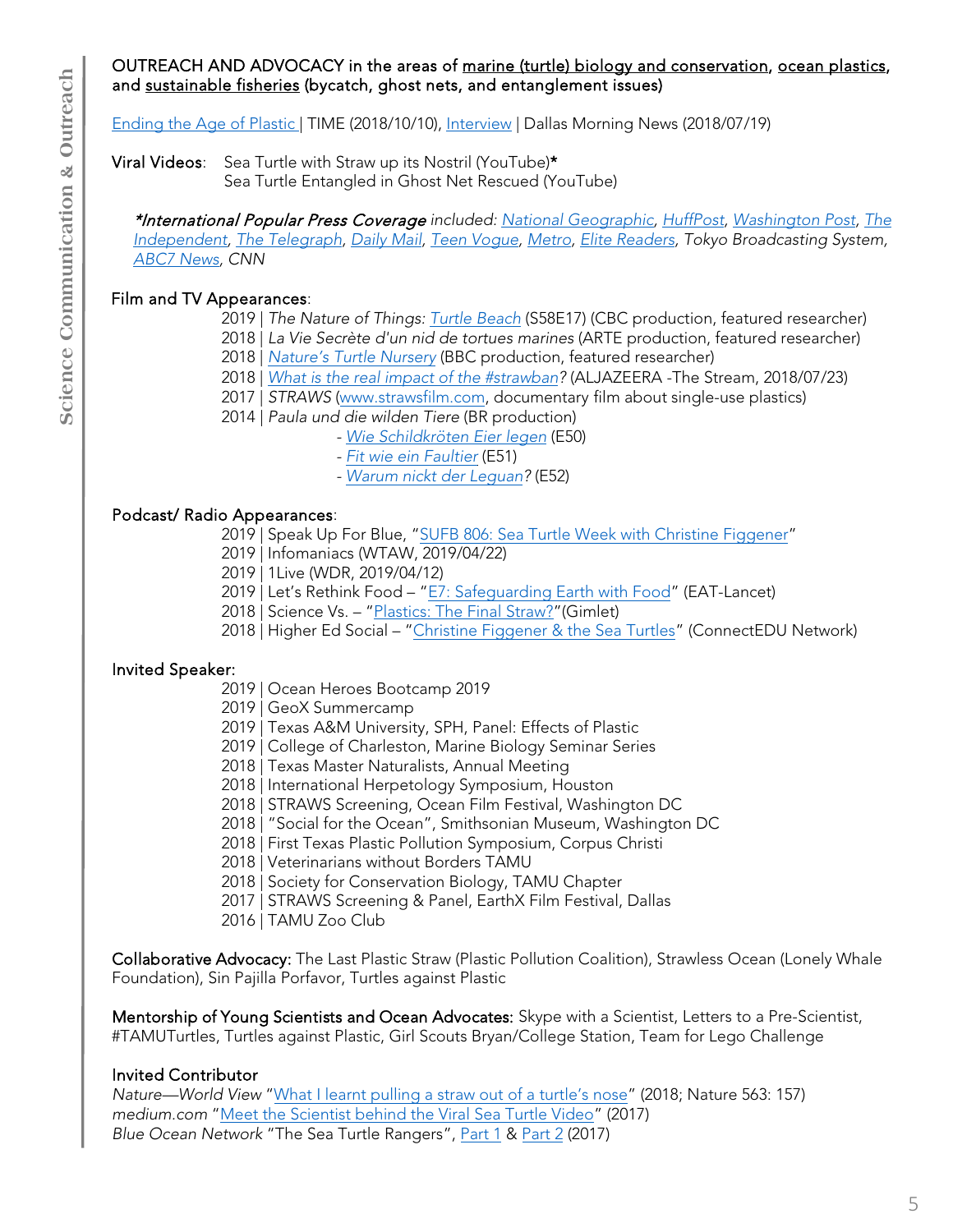Figgener C, Bernardo J, Plotkin PT (2019). Beyond trophic morphology: stable isotopes reveal ubiquitous versatility in marine turtle trophic ecology. *Biological Reviews*

Figgener C, Bernardo J, Plotkin PT (2019). MarTurtSI, a global database of stable isotope analyses of marine turtles. *Scientific Data*. 6: 16

Figgener C, Beck E, Dunlop D, Castillo-MacCarthy A (2018). *Loxocemus bicolor*. Diet. *Herpetological Review*. 49(1):133

Robinson NJ, Figgener C, Gatto C, Lazo-Wasem EA, Paladino FV, Santidrian Tomillo P, Zardus JD, Pinou T (2017). Assessing potential limitations when characterising the epibiota of marine megafauna: Effect of gender, sampling location, and inter-annual variation on the epibiont communities of olive ridley sea turtles. *Journal of Experimental Marine Biology and Ecology*. 497:71-77

Figgener C, Chacón D, Jensen M, Feldhaar H (2016). Paternity re-visited in a recovering population of Caribbean leatherback sea turtles (*Dermochelys coriacea*). *Journal of Experimental Marine Biology and Ecology*. 475:114-123

Robinson NJ & Figgener C (2015). Plastic straw found inside the nostril of an olive ridley turtle. *Marine Turtle Newsletter*. 147:5-6

Oviedo L, Herra-Miranda D, Pacheco-Polanco JD, Figgener C, Márquez-Artavia A, Quirós-Pereira W, Iñiguez M (2015). Diversidad de cetáceos en el paisaje marino costero de Golfo Dulce, Península de Osa, Costa Rica. *Revista de Biología Tropical*. 63 (Suppl.1):395-406

Pacheco-Polanco JD, Herra-Miranda D, Oviedo L, Quirós-Pereira W, Figgener C (2015). Agregaciones de Alimentación del Tiburón Ballena *Rhincodon typus*, SMITH 1828 (Orectolobiformes: Rhincodontidae) en la cuenca interna de Golfo Dulce, Península de Osa, Costa Rica. *Revista de Biología Tropical*. 63 (Suppl.1):299- 306

Figgener C, Bernardo J, Plotkin PT (in preparation). Beyond body size: sexual dimorphism in olive ridley turtles in the Eastern Tropical Pacific.

Figgener C, Bernardo J, Plotkin PT (in preparation). Trophic ecology of olive ridley turtles illuminated with table isotopes analysis: individuality is the pattern.

Figgener C, Bernardo J, Plotkin PT (in preparation). Individual differences in migratory behaviour pose challenge for feasible conservation measures in the Eastern Tropical Pacific

Casale P, Figgener C, Arendt M, Kaska Y, Plotkin P, Luschi P (in preparation). Comparison of ARGOS and IRIDIUM satellite telemetry

Figgener C, Herra-Miranda D, Pacheco-Polanco JD, Márquez Artavia A, Fernández M, Goodman S, Oviedo L (in preparation). A niche-based model for humpback whale occurrence in an important Central American wintering ground: a presence-only approach.